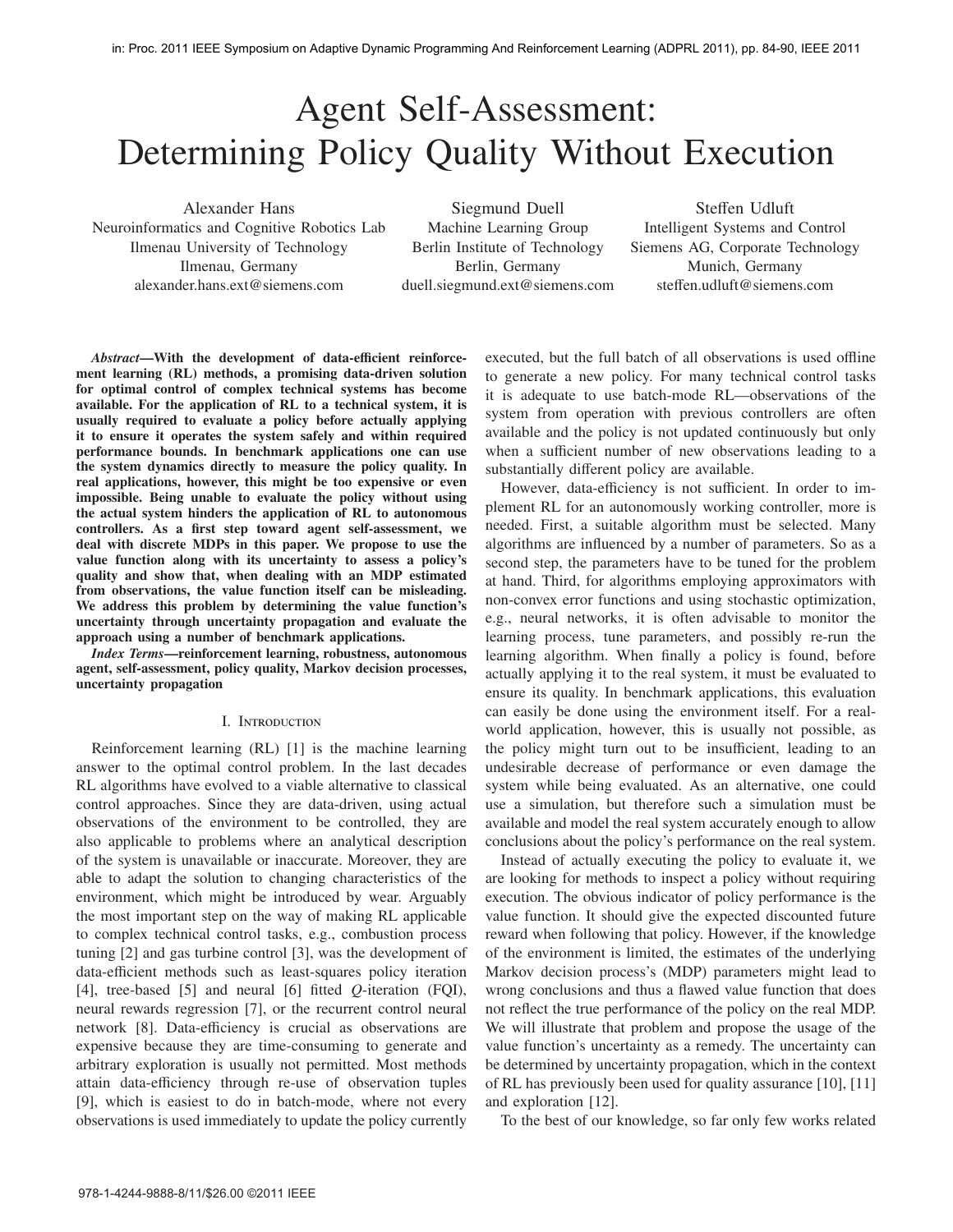to the issue of self-assessment in RL exist. There are works concerned with the selection of a suitable policy. Gabel and Riedmiller [13] address the problem of policy degradation in NFQ by calculating a sample of the optimal *Q*-function tabularly and comparing that with the neural representation. They conclude that the closer the match, the better the policy. Migliavacca et al. [14] propose *fitted policy search*, a direct policy search method that uses an FQI-like approach to evaluate candidate policies. Instead of evaluating the policy on the real system or a simulation, they use *fitted policy evaluation* to determine the value function of the candidate policy using that policy and a set of observations of the system. Surprisingly, the resulting value function was sufficient to select good policies in this application. According to our experience with neural FQI, it is in general not possible to reliably reason about the quality of a policy using solely a single value function.

As a first step, this paper deals with discrete MDPs. We show that the naïve approach of comparing value functions can fail and how the incorporation of uncertainty can help to overcome this problem.

# II. Preliminaries

In RL one is interested in finding a policy  $\pi : S \mapsto A$  that we an agent optimally in an environment assumed to be a moves an agent optimally in an environment assumed to be a Markov decision process (MDP)  $M := (S, A, P, R)$  with a state space *S* , a set of possible actions *A*, the system dynamics, defined as probability distribution  $P : S \times A \times S \rightarrow [0, 1]$ ,<br>which gives the probability of reaching state s' by executing which gives the probability of reaching state  $s'$  by executing action *a* in state *s*, and a reward function  $R : S \times A \times S \mapsto \mathbb{R}$ , which determines the reward expectation for a given transition.

Moving the agent optimally means maximizing the value function

$$
V^{\pi}(s) = \mathbf{E}_{s'} [R(s, a, s') + \gamma V^{\pi}(s')]
$$
(1)

$$
= \sum_{s'} P(s'|s, a) [R(s, a, s') + \gamma V^{\pi}(s')], \qquad (2)
$$

where  $\gamma \in [0, 1]$  is the discount factor. Often a so-called *Q*function  $Q^{\pi}(s, a)$  is utilized that gives the expected discounted reward when choosing action *a* in state *s* and afterward following policy  $\pi$ . The *Q*-function for the optimal policy  $Q^{\pi^*} = Q^*$  is given by a solution of the Bellman optimality equation [15]

$$
Q^*(s, a) = \mathbf{E}_{s'} [R(s, a, s') + \gamma V^*(s')]
$$
 (3)

$$
= \mathbf{E}_{s'} \left[ R(s, a, s') + \gamma \max_{a'} Q^*(s', a') \right] \tag{4}
$$

$$
= \sum_{s'} P(s'|s, a) \left[ R(s, a, s') + \gamma \max_{a'} Q^*(s', a') \right]. (5)
$$

From  $Q^*$  the optimal policy follows as  $\pi^*(s)$ arg max<sub>*a*</sub>  $Q^*(s, a)$ , where  $\pi^*$  is a deterministic policy.

The Bellman equation can be used as an update equation that allows finding the value function for a specific policy  $(V^{\pi})$ or the optimal policy  $(V^*)$  using dynamic programming [15]. If the parameters of the MDP are not known, they can be estimated from observations. This is the setting we deal with in this paper.

When we talk about the performance of a policy, we are referring to the mean reward the agent receives per step when executing the policy, i.e., when evaluating a policy for *n* steps and collecting immediate rewards  $r_t$ ,  $t = 1, 2, ..., n$ , the mean reward of that evaluation is  $\bar{r} = 1/n \sum_{t=1}^{n} r_t$ .

# III. Value Function Based Self-Assessment

If the true value function of a policy is available, the obvious solution for self-assessment is the usage of the value function as indicator of policy quality. The expected return of a policy  $\pi$  is then given as

$$
J^{\mu}(\pi) = \sum_{s \in S} \mu_0(s) V^{\pi}(s), \qquad (6)
$$

where  $\mu_0(s)$  is the probability of starting in *s* and  $V^{\pi}$  the value function of π. We found the mean value, i.e.,

$$
J(\pi) = \bar{V}^{\pi} = \frac{1}{|S|} \sum_{s \in S} V^{\pi}(s),
$$
 (7)

to be a good alternative and use that for our experiments (Sec. V). Given a set of policies, with  $J(\pi)$  it is possible to select the best *m* policies. Likewise, the user can specify a minimum required return  $J_{\text{min}}$ . In an autonomous system a new policy  $\pi$  is then only applied if  $J(\pi) \geq J_{\min}$ .

Unfortunately, calculating the true value function requires exact knowledge of the MDP's state-transition probabilities and reward function. Usually those have to be estimated from observations. When dealing with stochastic MDPs, the estimates can be flawed. As an example, consider the simple two-state MDP illustrated in fig. 1. The optimal policy would in state 1 execute action 1 to remain in that state and receive a reward of 1, while in state 2 it would execute action 2 to go to state 1. If, however, only a limited set of observations of that MDP is available, e.g., generated by random exploration, chances are that in state 2 only the self-transition giving a reward of 2 was observed. When using the simple mean as reward estimator, this would lead to an estimate of  $\hat{R}(2, 1, 2) = 2$ . A policy determined using those estimators would always go to state 2 and execute action 1 there, assuming  $\hat{V}^{\pi}(2) = 2/(1-\gamma)$ , while the true value is  $V^{\pi}(2) = -5/(1 - \gamma)$ . When comparing policies based on the value function, the bad policy would appear better than the optimal one. The problem here is that the estimators are used without considering their uncertainty. Having observed the transition leading to a reward of  $-10$ not even once implies only few observations of that stateaction pair in general, which in turn leads to a high uncertainty. In this example the incorrect reward estimate leads to a bad policy; incorrect estimates of transition probabilities can have similar effects. Knowing the uncertainty  $\sigma V^{\pi}$ , which stems from both, transition probability and reward uncertainties, one can reformulate equation (6) to

$$
J_u^{\mu}(\pi) = \sum_s \mu_0(s) \left[ V^{\pi}(s) - \xi \sigma V^{\pi}(s) \right]. \tag{8}
$$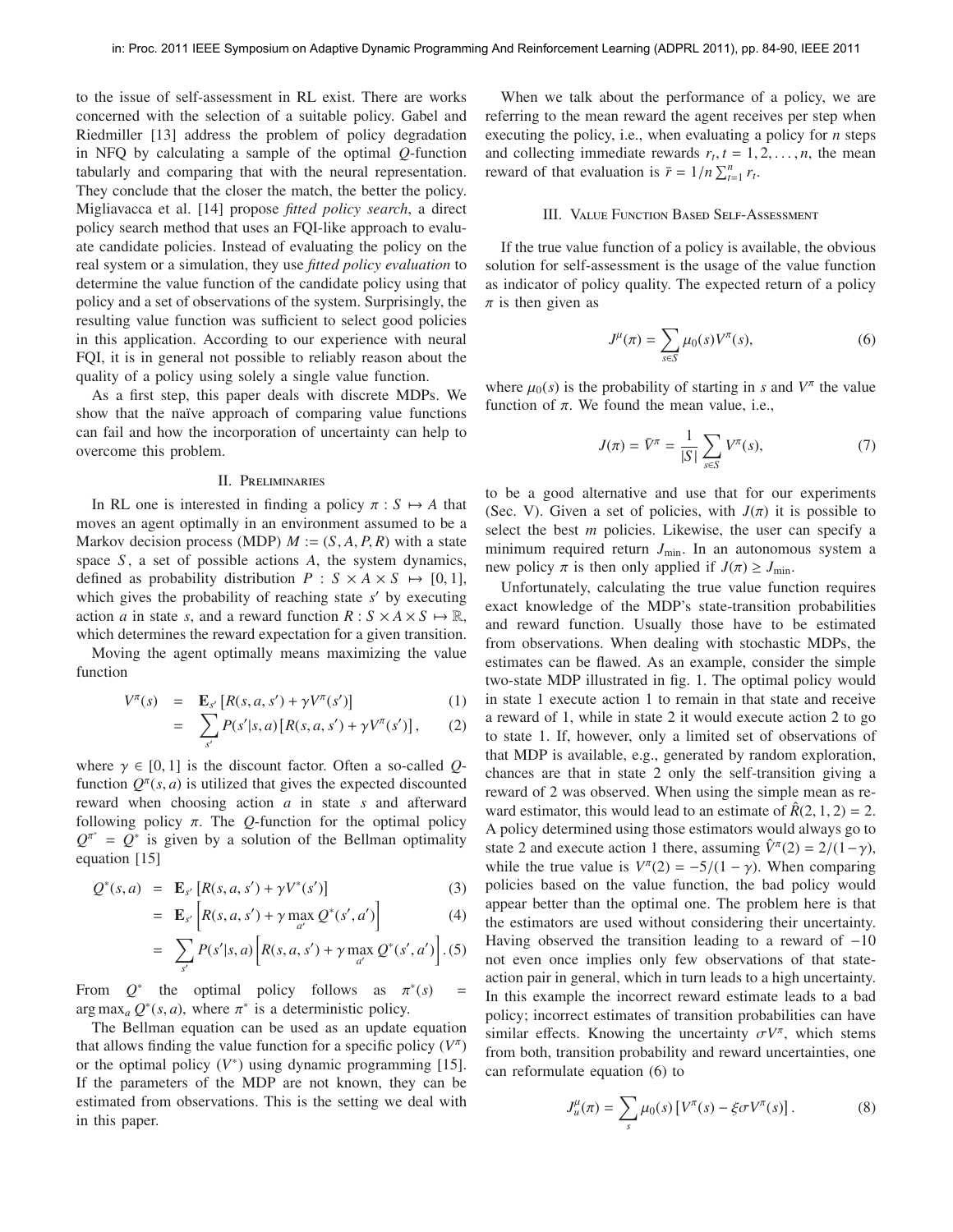

Fig. 1: Simple two-state MDP. In the description  $(a, b, c)$  of a transition *a* is the action, *b* the probability for that transition to occur, and *c* the reward.

 $\xi$  is a parameter weighting the uncertainty. Likewise, equation (7) becomes

$$
J_u(\pi) = \frac{1}{|S|} \sum_s V^{\pi}(s) - \xi \sigma V^{\pi}(s). \tag{9}
$$

We call the uncertainty incorporating value function  $V_u^{\pi,\xi}(s) = V^{\pi}(s) - \xi \sigma V^{\pi}(s)$  *quantile value function.* 

## IV. Determining the Value Function's Uncertainty

To get the value function's uncertainty  $\sigma V$ , we apply uncertainty propagation to the Bellman equation.

#### *A. Uncertainty Propagation*

Uncertainty propagation (UP), also known as Gaussian error propagation (see, e.g., [16]), is a common method in statistics to propagate the uncertainty of measurements to the results. It is based on a first-order Taylor expansion. Given a function  $f(x)$  with  $f: \mathbb{R}^M \mapsto \mathbb{R}^N$  and the uncertainty of the function arguments as covariance matrix  $Cov(x)$ , the uncertainty of the function values  $f(x)$  is determined as

$$
Cov(f) = Cov(f, f) = DCov(x)DT.
$$
 (10)

*D* is the Jacobian matrix of *f* w.r.t. *x* consisting of the partial derivatives of *f* w.r.t. to each component of *x*, i.e.,  $D_{i,j} = \frac{\partial f_i}{\partial x_j}$ .

When neglecting correlations of the arguments *x* as well as correlations of the components of  $f(x)$ , the argument's covariance matrix and the resulting covariance matrix  $Cov(f)$  are diagonal. In this case, a simplified expression for determining the uncertainty  $\sigma f_i$  of values  $f_i(x)$  can be used:

$$
(\sigma f_i)^2 = \sum_j \left(D_{i,j}\right)^2 (\sigma x_j)^2 \tag{11}
$$

$$
= \sum_{j} \left(\frac{\partial f_i}{\partial x_j}\right)^2 (\sigma x_j)^2.
$$
 (12)

Here,  $(\sigma f_i)^2$ ,  $i = 1, 2, ..., N$  corresponds to the diagonal elements of  $Cov(f)$ elements of Cov(*f*).

In the following, we will only use diagonal UP.

## *B. Applying UP*

To determine the uncertainty of the value function, we apply uncertainty propagation to the Bellman equation

$$
Q(s, a) = \sum_{s'} P(s'|s, a) [R(s, a, s') + \gamma V(s')] , \qquad (13)
$$

where  $V(s) = Q(s, \pi(s))$  for policy evaluation,  $V(s) =$  $\max_a Q(s, a)$  for value iteration [1]. The Bellman equation naturally becomes an update equation when replacing the left hand *Q* with  $Q^{k+1}$  and the right hand *V* with  $V^k$ . Iterating this update equation, one arrives at the optimal *Q*-function *Q*<sup>∗</sup> (or  $Q^{\pi}$  for policy evaluation) for the given estimators *P* and *R*. The Bellman update equation can be regarded as a function mapping arguments *P*, *R*, and  $Q^k$  to  $Q^{k+1}$ . When applying diagonal UP (equation (12)), we get

$$
(\sigma Q^{m}(s, a))^{2} := \sum_{s'} (d_{QQ})^{2} (\sigma V^{m-1}(s'))^{2} + \sum_{s'} (d_{QP})^{2} (\sigma P(s'|s, a))^{2} + \sum_{s'} (d_{QR})^{2} (\sigma R(s, a, s'))^{2},
$$
(14)  

$$
d_{QQ} = \gamma P(s'|s, a),
$$

$$
d_{QP} = R(s, a, s') + \gamma V^{m-1}(s'),
$$
  
\n
$$
d_{QR} = P(s'|s, a),
$$

where  $\sigma P$  and  $\sigma R$  are the uncertainties of the respective estimator.

The resulting algorithm is called the *diagonal approximation of uncertainty incorporating policy iteration* (DUIPI) [11] and is summarized in Alg. 1.

|                                |  | <b>Algorithm 1:</b> Diagonal Approximation of Uncertainty |  |
|--------------------------------|--|-----------------------------------------------------------|--|
| Incorporating Policy Iteration |  |                                                           |  |

Input: *P*, 
$$
\sigma P
$$
, *R*,  $\sigma R$ ,  $\gamma$   
\nResult: *Q*,  $\sigma Q$   
\nbegin  
\n $k \leftarrow 0$   
\n $\forall (s, a) : Q^0(s, a) \leftarrow 0, \sigma Q^0(s, a) \leftarrow 0$   
\nwhile desired precision not reached do  
\n// update *Q*  
\nfor  $\forall (s, a) \in S \times A$  do  
\n $Q^{k+1}(s, a) \leftarrow$   
\n $\sum_{s'} P(s'|s, a) [R(s, a, s') + \gamma \max_{a'} Q^k(s', a')]$   
\nend  
\n// update  $\sigma Q$   
\nfor all  $(s, a) \in S \times A$  do  
\n $\sigma Q^{k+1}(s, a) \leftarrow \sum_{s'} [\gamma P(s'|s, a) \sigma V^k(s')]^2 +$   
\n $[R(s, a, s') + \gamma V^k(s') \sigma P^k(s'|s, a)]^2 +$   
\n $[P(s'|s, a) \sigma R(s, a, s')]^2$   
\nend  
\nreturn  $Q^k$ ,  $\sqrt{\sigma Q^k}$   
\nend

## *C. Bayesian Estimators and Uncertainty*

UP for the Bellman iteration can be combined with any suitable estimator. A popular choice is the frequentist estimator, using relative frequency for the transition probabilities and the sample mean for the reward expectation. In this paper, however, we choose a Bayesian approach for the transition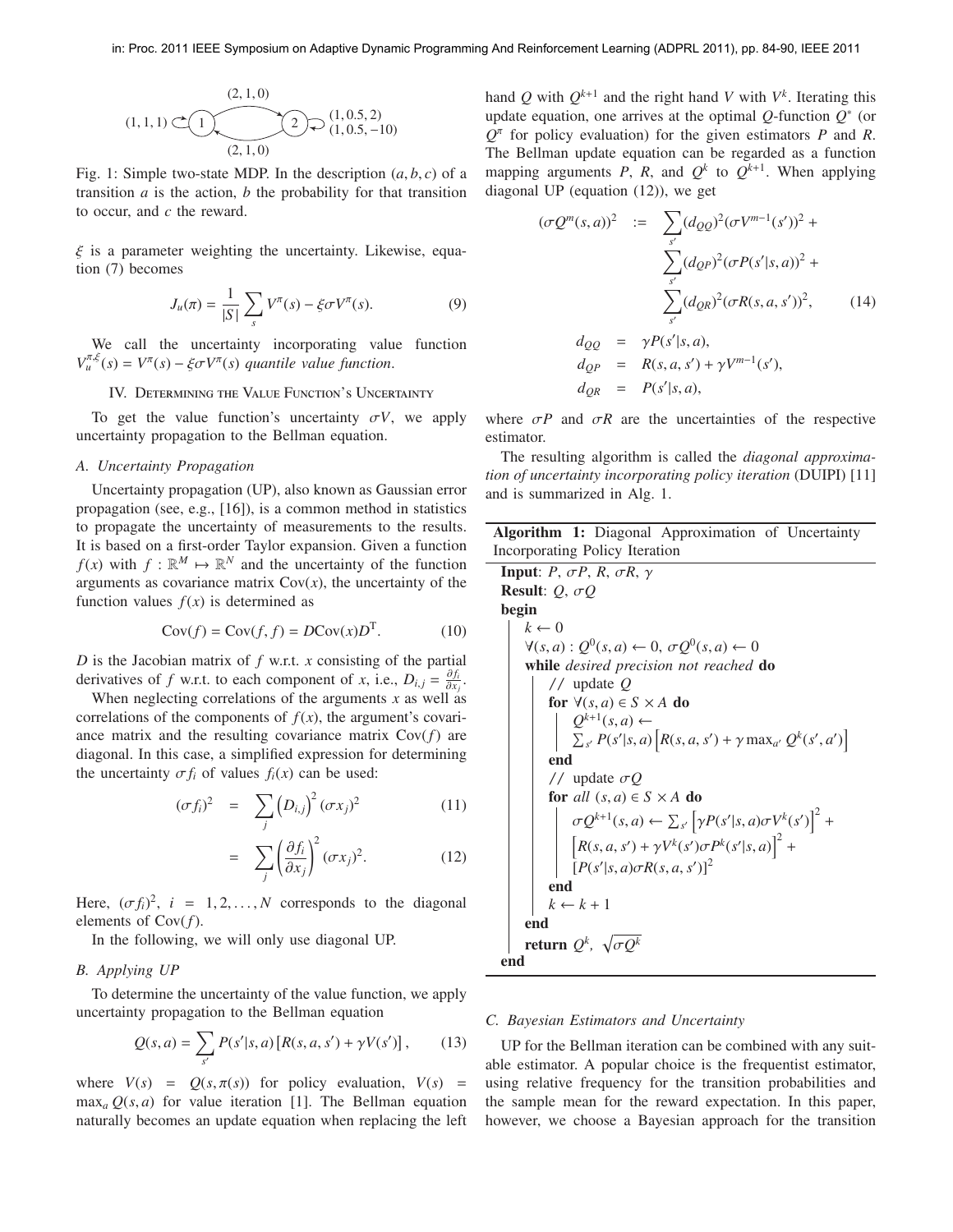probabilities, because this way the uncertainties are properly accessible.

Assuming all transitions from different state-action pairs to be independent of each other and the rewards, we can model the transitions as multinomial distributions. We assume the Dirichlet distribution as a prior over the parameter space  $P(s_k|s_i, a_j)$  for each  $(s_i, a_j) \in S \times A$ , with density

$$
Pr(P(s_1|s_i, a_j), \dots, P(s_{|S|}|s_i, a_j))_{\alpha_{ij1}, \dots, \alpha_{i|S|}} = \frac{\Gamma(\alpha_{ij})}{\prod_{k=1}^{|S|} \Gamma(\alpha_{ijk})} \prod_{k=1}^{|S|} P(s_k|s_i, a_j)^{\alpha_{ijk}-1},
$$
(15)

 $\alpha_{ij} = \sum_{k=1}^{|S|} \alpha_{ijk}$ , which is a conjugate prior with posterior parameters  $\alpha_{ijk}^d = \alpha_{ijk} + n(s_i, a_j, s_k)$ ,  $\alpha_{ij}^d = \sum_{k=1}^{|S|} \alpha_{ijk}^d$ .  $n(s_i, a_j, s_k)$ <br>denotes the number of observed transitions from state  $s_i$  with action  $a_i$  to state  $s_k$ . Since we have no prior knowledge about the distribution of particular transitions, we set  $\alpha_{ijk} = \alpha$ equally for all distributions. We choose the expectation of the posterior distribution as the estimator, i.e.,  $\hat{P}(s_k|s_i, a_i)$  =  $\alpha_{ijk}^d / \alpha_{ij}^d$ . The uncertainty of  $\hat{P}$  then is

$$
(\sigma \hat{P}(s_k|s_i, s_j))^2 = \frac{\alpha_{ijk}^d (\alpha_{i,j}^d - \alpha_{ijk}^d)}{(\alpha_{ij}^d)^2 (\alpha_{ij}^d + 1)}.
$$
 (16)

As estimator for the reward expectation, the mean of all observed reward samples of a transition  $(s_i, a_j, s_k)$  is used. As uncertainties of that estimator, we set

$$
(\sigma \hat{R}(s_i, a_j, s_k))^2 = \begin{cases} \frac{\text{var}(\hat{R}(s_i, a_j, s_k))}{n(s_i, a_j, s_k) - 1}, & \text{if } n(s_i, a_j, s_k) > 1\\ R_{\text{max}}^2, & \text{otherwise.} \end{cases}
$$
(17)

*R*max is the maximum reward.

Alg. 2 summarizes the estimation of the transition probabilities and the reward expectations together with their respective uncertainties. Plugging those into Alg. 1, we can determine the *Q*-function with its uncertainty, from which the value function follows trivially as  $V^*(s) = \max_a Q^*(s, a)$  for policy iteration and  $V^{\pi}(s) = Q^{\pi}(s, \pi(s))$  for policy evaluation of  $\pi$ .

#### V. Experiments

To evaluate the possibilities of determining policy quality using either the standard value function or the quantile value function, we conducted a number of experiments using the archery [10], wet-chicken [17], and trap [18] benchmark domains.1

# *A. Setup*

For each domain, we generated a number of policies and tried to select the best *m* policies without additional information, i.e., without running the policy on the real MDP or a simulation. Likewise, no additional observations were used. To assess the selection quality, we evaluated each policy on the real MDP and determined its performance (mean reward per step) as a measure of its true quality.

<sup>1</sup>Source code allowing to reproduce the experimental results is available at http://ahans.de/publications/adprl2011

Algorithm 2: Estimation of transition probabilities and rewards

```
Input: transition counts n, sum of rewards r, sum of
                   squared rewards r^2, \alphaResult: \hat{P}, \sigma \hat{P}, \hat{R}, \sigma \hat{R}begin
          for all (s, a) \in S \times A do
                    n_{sa} \leftarrow \sum_{s'} n(s, a, s')<br>
\alpha_s \leftarrow n_{s'} + |\mathcal{S}|\alpha\alpha_0 \leftarrow n_{sa} + |S|\alphafor all \ s' \in S do
                              \alpha_i \leftarrow \alpha + n(s, a, s')<br>
\hat{P}(s'|s, a) \leftarrow \alpha, l\alpha s\hat{P}(s'|s, a) \leftarrow \alpha_i/\alpha_0<br>
\sigma \hat{P}(s'|s, a) \leftarrow (\alpha_0)\sigma \hat{P}(s'|s,a) \leftarrow (\alpha_i(\alpha_0 - \alpha_i)/(\alpha_0^2(\alpha_0 + 1)))<br>
if n > 1 and p(s, a, s') > 0 then
                              if n_{sa} > 1 and n(s, a, s') > 0 then<br>
\frac{\hat{p}(s, a, s')}{\hat{p}(s, a, s')} = r(s, a, s')/n(s, a, s')\hat{R}(s, a, s') \leftarrow r(s, a, s')/n(s, a, s')\sigma \hat{R}(s, a, s') \leftarrow\mathcal{F}(\mathcal{R}(s, a, s')) ← \frac{(r^2(s, a, s')/n(s, a, s') - r(s, a, s')/n(s, a, s'))^2}{n - 1}nsa−1
                             else
                                        \hat{R}(s, a, s') \leftarrow 0<br>
\sigma \hat{R}(s, a, s') \leftarrow 0\sigma \hat{R}(s, a, s') \leftarrow r_{max}^2end
                   end
          end
          return \hat{P}, \sqrt{\sigma \hat{P}}, \hat{R}, \sqrt{\sigma \hat{R}}end
```
In particular, for each experiment we did the following:

- 1) Generate *N* observations using random exploration, estimate the MDP from the observations, use dynamic programming (policy iteration) [1] to determine the optimal policy  $\pi_i$  for the estimated MDP, and finally evaluate the policy 100 times for 1,000 steps each to determine its performance  $r_i$ . This is repeated 25 times, resulting in policies  $\pi_{1,2,\dots,25}$ , value functions and uncertainties  $(V, \sigma V)_{1,2,...,25}$ , and true performances  $r_{1,2,...,25}$ .
- 2) Use  $J(\pi)$  and  $J_u(\pi)$  to create ranking vectors  $g^J$  and  $g^{J_u}$ of the policies. E.g.,  $g_1^J$  gives the index of the best policy<br>according to  $I(\pi)$ ,  $g_1^J$  the worst according to  $J(\pi)$ ,  $g_{25}^J$  the worst.<br>From the true performances r.
- 3) From the true performances  $r_i$  and the rankings  $g^J$ and  $g^{J_u}$  create vectors  $l^J$  and  $l^{J_u}$  containing the mean<br>performance of the best m policies  $m = 1, 2, \ldots, 25$ performance of the best *m* policies,  $m = 1, 2, \ldots, 25$ , i.e.,  $l^J = (r_{g'1}, \frac{1}{2} \sum_{i=1}^2 r_{g'_i}, \dots, \frac{1}{n} \sum_{i=1}^m r_{g'_i}, \dots, \frac{1}{25} \sum_{i=1}^{25} r_{g'_i}).$ <br>Christophe *II*  $l^J$  iiins the magnetic proposes of all Obviously,  $l_{25}^J = l_{25}^{J_u}$  gives the mean performance of all 25 policies.
- 4) Steps 1–3 are repeated 400 times, allowing to generate vectors  $\bar{l}^J$  and  $\bar{l}^{J_u}$  containing the mean of the individual *l*<sup>*J*</sup> and *l*<sup>*J<sub>u</sub>*</sup> vectors and  $\sigma \bar{l}$ <sup>*J<sub>u</sub>*</sup> containing the uncertainty of the mean (standard error) uncertainty of the mean (standard error).

Note that while we generated the policies and their value functions and according uncertainty in one step, one could as well use a given policy and set of observations to generate the value function and uncertainty (policy evaluation).

We set the discount factor  $\gamma = 0.975$ . For all experiments we used the Bayesian estimator with  $\alpha = 0.01$  for the transition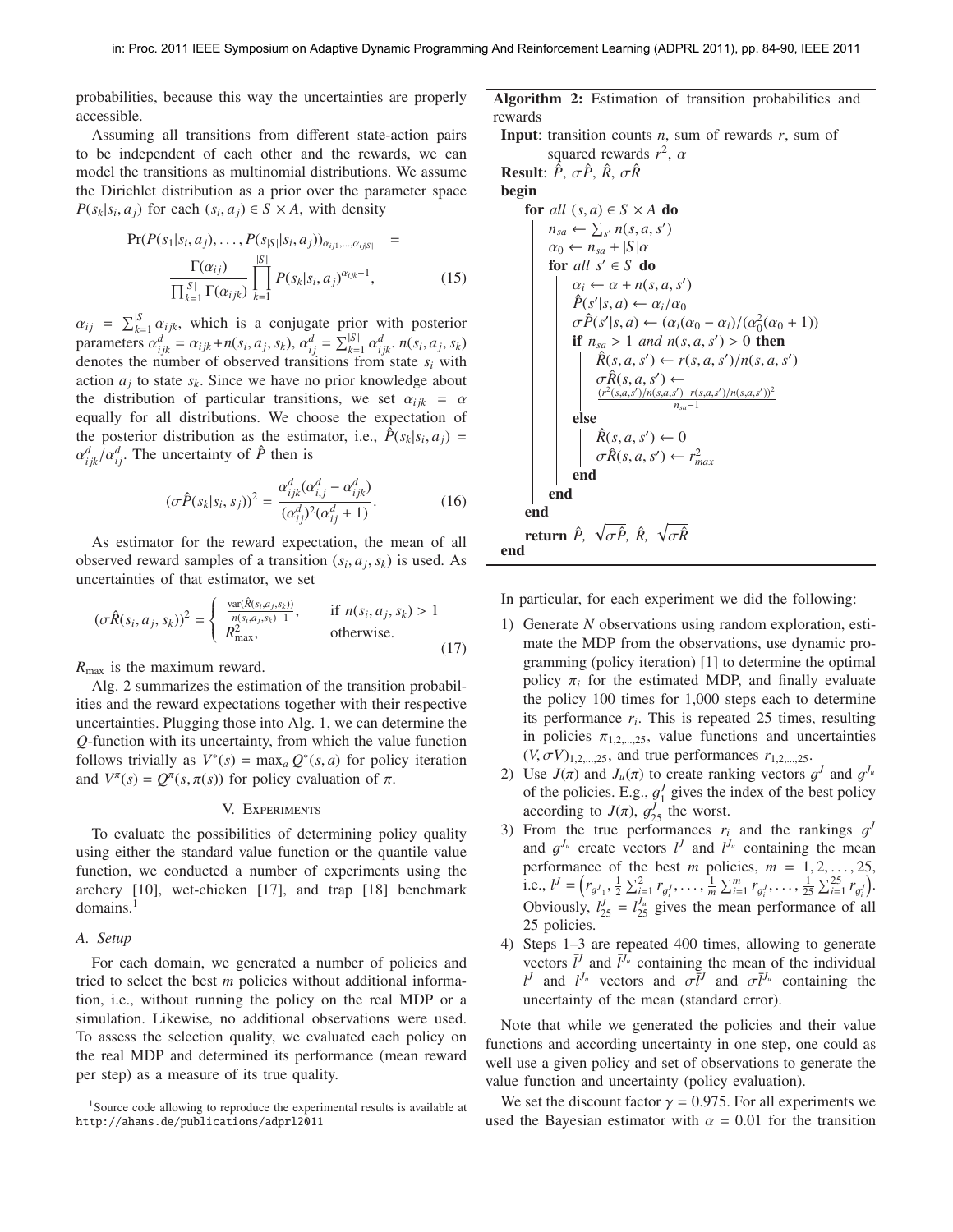

Fig. 2: Visualization of the archery benchmark showing the 25 states with their hitting probabilities.

probabilities and the sample mean to estimate the reward (Sec. IV-C). As weighting of the uncertainty we used a value of  $\mathcal{E} = 3$ .

The figures in this section show the mean rewards given a number of selected best policies (vectors  $\bar{l}^J$  and  $\bar{l}^{J_u}$ ). E.g., the very left point gives the mean performance of the best selected policy, the very right point gives the mean performance over all policies, i.e., the performance expectation when selecting a policy randomly. For each experiment, the 10,000 policies were divided into 400 distinct sets of 25 policies each, a ranking was performed for each of those sets of 25 policies. Therefore, each point in a figure is the average of 400 values.

## *B. Archery*

In the archery benchmark [10], the state space represents an archer's target (fig. 2). Starting in the target's middle, the archer has the possibility to move the arrowhead in all four directions and to shoot the arrow. The exploration was performed randomly with short episodes of 25 transitions. The arrowhead's moves are stochastic (probability 0.25 of moving in another direction) as well as the event of making a hit after shooting the arrow. The highest probability for a hit is with the arrowhead in the target's middle. Every exploration episode starts in the middle as well. The border is explored quite rarely, such that a hit there can misleadingly cause the respective estimator to indicate a high reward and thus the agent to finally shoot from this place.

We performed experiments according to the general setup using various numbers of random exploration observations. Results for a representative selection of numbers of observations are given in fig. 3.

When estimating an MDP from 300 observations, the standard value function does help in selecting a policy performing better than average. When selecting only the presumably best policy from a set of 25 policies, the mean performance of the policies applied to the real problem is 0.43, while random selection gives policies with a mean performance of 0.39. However, when considering the uncertainty for the selection as well, the performance of the policies selected as best increases to 0.48. When using 500 observations, the gain achievable with standard value function based policy selection further decreases, while the selection quality of the quantile value function remains constant. This is because of the increasing number of misleading observations at the border of the target. Although the probability of hitting the target from a specific border state is quite small, since there are many border states, observing a hit from one of the border states is quite likely, leading to the assumption that shooting from this state the probability of hitting the target is high. This assumption leads to policies that move to such a border state and always shoot from there. With 1,000 and 2,000 observations, the problem becomes even more pronounced—selecting a policy based only on the standard value function leads to the selection of badly performing policies, as those are the ones with massively overestimated value functions. This is expected in domains exhibiting the "border-phenomenon" [10], where most observations are focused in a favorable area of the state space. The border is only explored rarely but relatively large; it is therefore likely to observe a positive reward by chance. With increasing dimensionality of the state space, the border increases.

To illustrate the overestimation, fig. 4 shows histograms of the estimated mean values for different true policy qualities (exemplary for 2,000 observations). In the left column the standard value functions are depicted, the right column shows the histograms of the quantile values. The top row contains values for the best policies (mean reward greater than 0.4), the second and third row intermediate policies, the bottom row shows bad policies (mean reward less than 0.2). While the value function itself does not allow the selection of good policies (all histograms lie in the same range), the quantile value function reflects the true value more clearly (histograms move from lower to larger values with increasing true policy performance).

## *C. Wet-Chicken*

In the wet-chicken benchmark [17] a canoeist paddles on a one-dimensional river with length  $l = 20$  and flow velocity  $v =$ 1. At position  $x = l$  of the river there is a waterfall. Starting at position  $x = 0$ , the canoeist has to try to get as near as possible to the waterfall without falling down. If he falls down, he has to restart at position  $x = 0$ . The reward increases linearly with the proximity to the waterfall and is given by  $r = x$ . The canoeist has the possibility to drift  $(x - 0 + v = x + 1)$ , to hold the position  $(x-1+v=x)$ , or to paddle back  $(x-2+v=x-1)$ . River turbulences of size  $s = 2.5$  cause the state transitions to be stochastic. Thus, after having applied the canoeist's action to his position (also considering the flow of the river), the new position is finally given by  $x' = x + n$ , where  $n \in [-s, s]$  is a uniformly distributed random value.

Here an exploration run consists of one continuous trajectory. Due to the stochasticity of the turbulences, there are situations when the canoeist is very near the waterfall without falling down. Although the probability of falling down from a point like this is high, limited observations can cause the estimator to misleadingly indicate a high probability of not falling down. Since the reward close to the waterfall is high,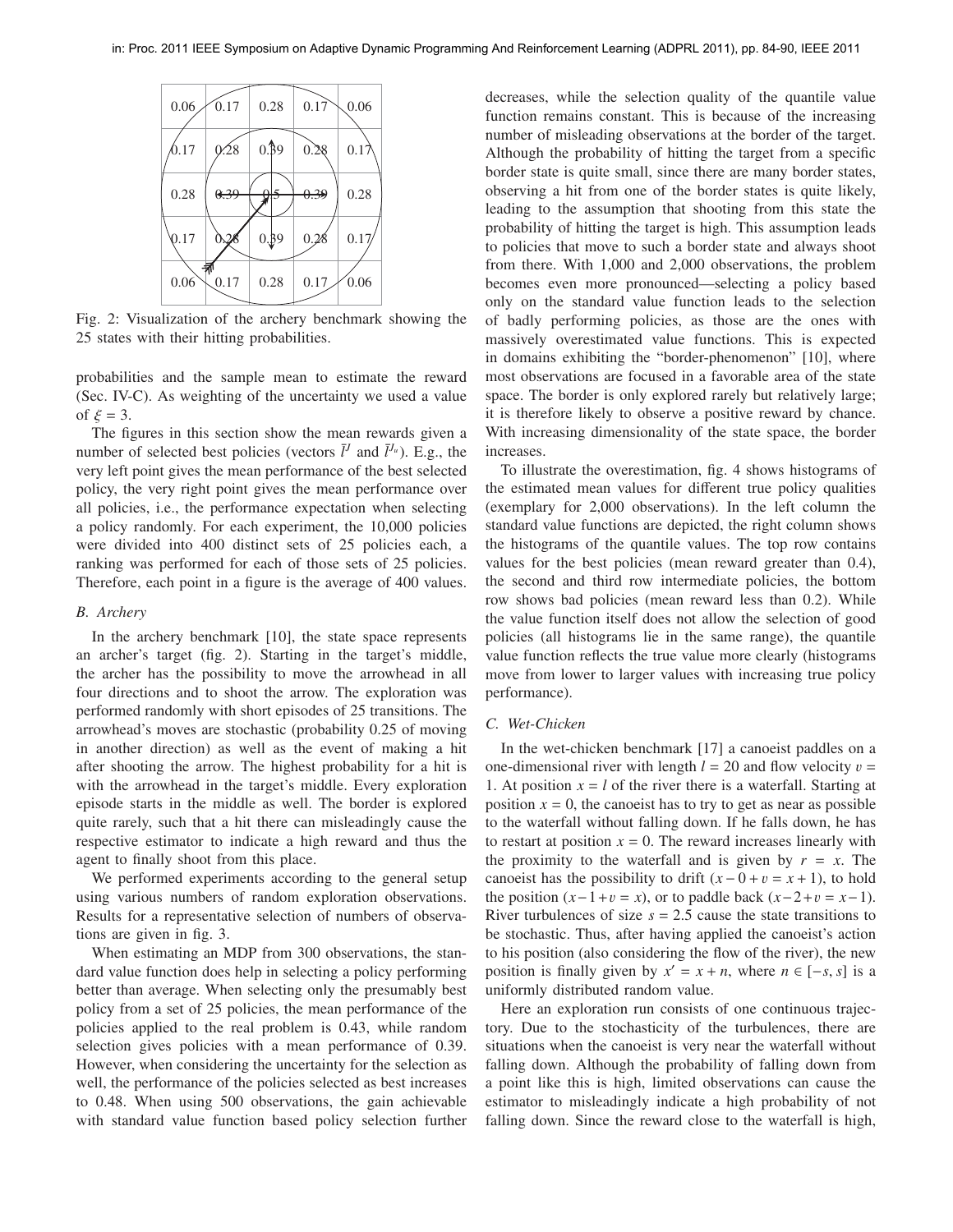

Fig. 3: Results of experiments using the archery benchmark. Shown are the performance of policies ranked either using  $J(\pi)$ (black) or  $J_u(\pi)$  (gray). The very left point in each plot shows the expected performance of the policy ranked best, the very right point gives the mean performance of all policies.



Fig. 4: Histograms of  $J(\pi)$  and  $J_u(\pi)$  for different true policy performances for the experiment using the archery benchmark with 2,000 observations. The left column shows  $J(\pi)$  (ignoring uncertainty), the right column shows  $J_u(\pi)$  values considering the uncertainty. The policies are ordered by true performance with the best policies in the top row  $(r > 0.45)$ , intermediate policies in the second and third rows, and the worst policies in the fourth row ( $r \leq 0.2$ ).

a policy generated using those estimators would try to reach a point near the waterfall, expecting to stay there without falling down and to receive a high reward.

Fig. 5 shows the results for different numbers of observations. In the wet-chicken domain the policy selection using the value function systematically selects bad policies. In this setting it is better to pick a policy randomly than choosing the one with the best value function. E.g., for 2,000 observations most policies are near-optimal, but the over-optimistic value function of some policies leads to the selection of bad policies. When considering the uncertainty (with the quantile value function), the situation changes, since the overestimated values are affected by a high uncertainty.

# *D. Trap*

The trap domain [18] is a maze containing 18 states and four possible actions. The agent must collect flags and deliver them to the goal. For each flag delivered the agent receives a reward. However, the maze also contains a trap state. Entering the trap state results in a large negative reward. With probability 0.<sup>8</sup> the agent's action has the desired effect, with probability 0.<sup>2</sup> the agent moves in perpendicular direction (chosen randomly with equal probability). See fig. 7 for an illustration.

The results from this domain are shown in fig. 6. For 300 and 500 observations we see the same effects as with

the other domains—while the value function based approach systematically selects bad policies, considering the uncertainty of the value function as well it is possible to overcome this problem and select good policies. However, for 1,000 and 2,000 observations in the setting chosen here with  $\xi = 3$  also the uncertainty aware approach tends to systematically select bad policies, albeit not as extreme as the value function only approach. Setting  $\xi$  to a higher value would help here, but could lead to a dominance of the uncertainty for cases with fewer observations.

The optimal policy for this domain tries to stay away from the trap state. After collecting the flag, it goes back to the start state, then two fields down, and finally two fields right to deliver the flag. If an observation set does not contain the event of entering the trap state accidentally from the state left of it, the resulting policy will try to take the shortest path from the flag state to the goal, closely passing the trap state. Since the path is shorter, the corresponding estimated value function will misleadingly contain larger values than those of a more defensive (and in fact better) policy.

## VI. CONCLUSION

In this paper, we made a first attempt at comparing policies without executing them on the real MDP. We showed that the value function can be misleading and largely overestimate the